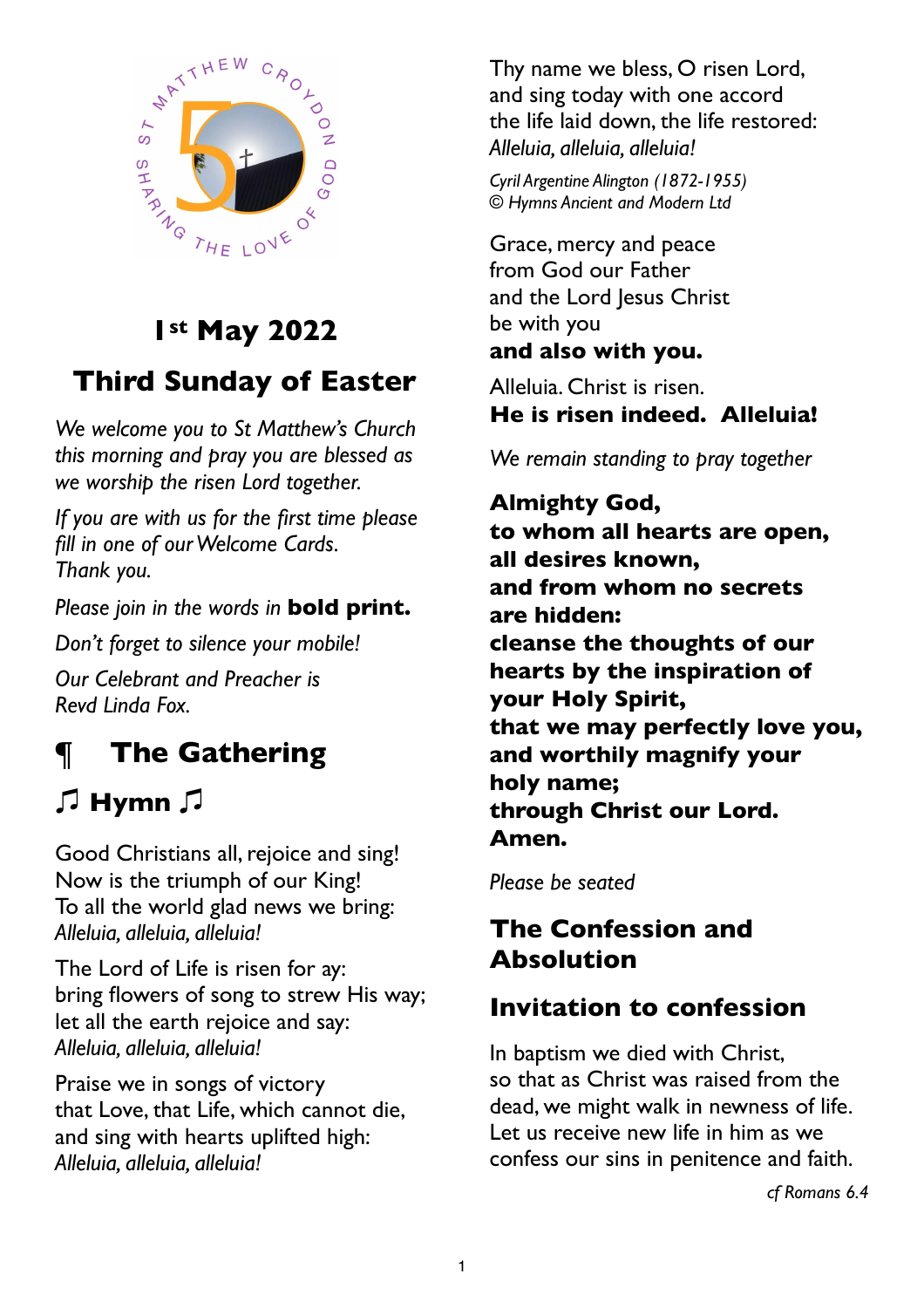Jesus Christ, risen Master and triumphant Lord, we come to you in sorrow for our sins, and confess to you our weakness and unbelief.

We have lived by our own strength, and not by the power of your resurrection.

In your mercy, forgive us.

## **Lord, hear us and help us.**

We have lived by the light of our own eyes, as faithless and not believing. In your mercy, forgive us.

## **Lord, hear us and help us.**

We have lived for this world alone, and doubted our home in heaven. In your mercy, forgive us.

## **Lord, hear us and help us.**

Almighty God,

who forgives all who truly repent, have mercy upon you, pardon and deliver you from all your

sins, confirm and strengthen you in all goodness, and keep you in life eternal; through Jesus Christ our Lord.

## **Amen.**

*Please stand* 

## **Gloria in Excelsis**

**All glory be to God on high! And peace to His people on the earth.**

**Lord God, almighty God and Father,**

**we give you thanks for your glory.**

**Lamb of God, only Son of the Father,**

**you sit at the right hand of God, you take away the sins of the world,**

**have mercy on us, receive our prayer.**

**For you alone are the holy one, for you only are the Lord most high,**

**Jesus Christ with the Holy Spirit, in the glory of God the Father. Amen.**

# **The Collect**

*A period of silent prayer*

Risen Christ, you filled your disciples with boldness and fresh hope: strengthen us to proclaim your risen life and fill us with your peace, to the glory of God the Father. **Amen.**

# **¶ The Liturgy of the Word**

Let us prepare ourselves for the Word of God as it comes to us in the reading of Holy Scripture.

## **Our hearts and minds are open.**

*Please be seated*

# **First Reading**

*Revelation 5. 11-14*

Then I looked, and I heard the voice of many angels surrounding the throne and the living creatures and the elders; they numbered myriads of myriads and thousands of thousands, 12singing with full voice,

'Worthy is the Lamb that was slaughtered to receive power and wealth and wisdom and might and honour and glory and blessing!'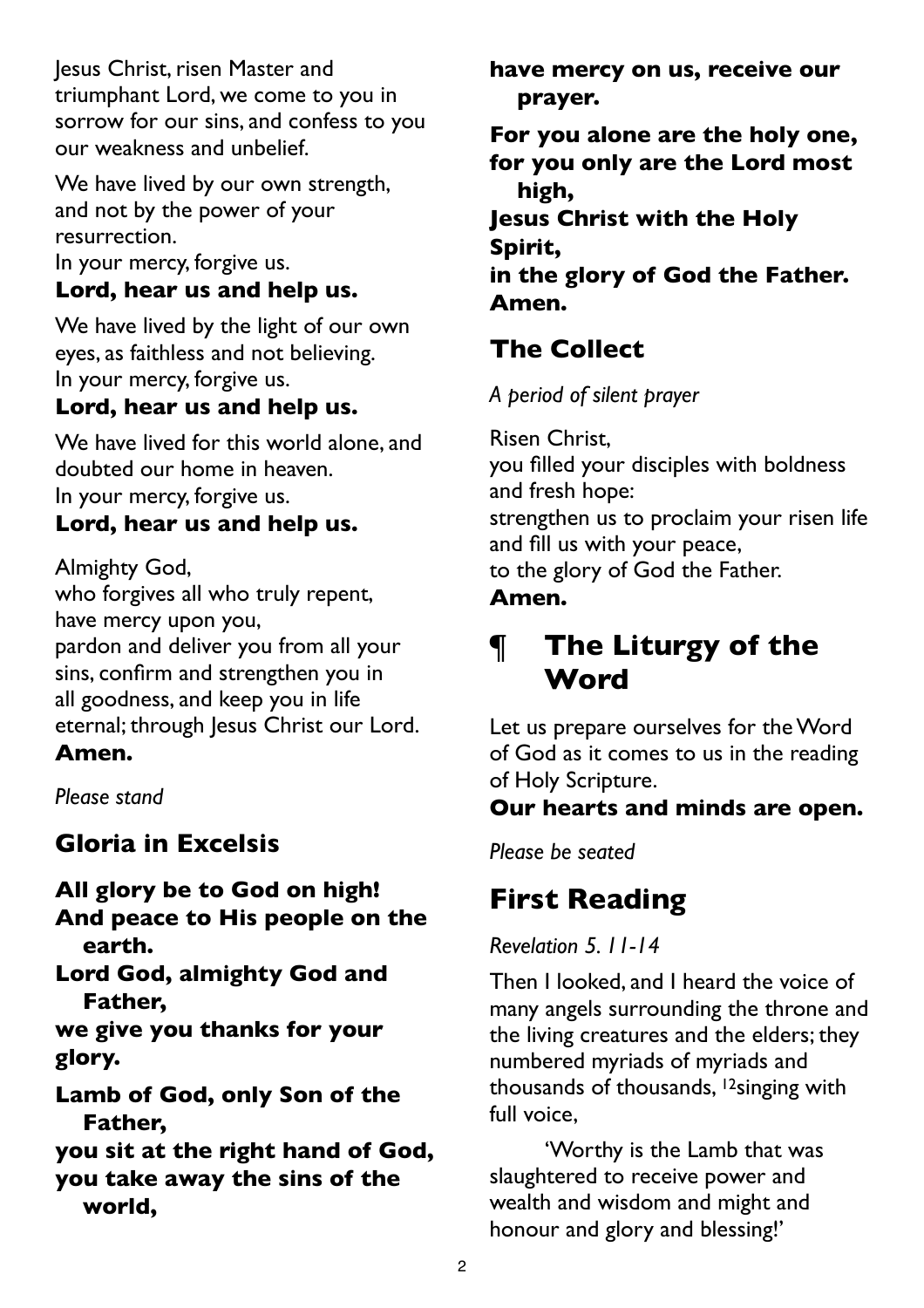<sup>13</sup>Then I heard every creature in heaven and on earth and under the earth and in the sea, and all that is in them, singing,

'To the one seated on the throne and to the Lamb be blessing and honour and glory and might for ever and ever!'

14And the four living creatures said, 'Amen!' And the elders fell down and worshipped.

This is the word of the Lord. **Thanks be to God.**

*Please stand* 

# 㽈 **Song** 㽈

All heaven declares the glory of the risen Lord. Who can compare with the beauty of the Lord? Forever He will be the Lamb upon the throne; I gladly bow the knee and worship Him alone.

I will proclaim the glory of the risen Lord, who once was slain to reconcile the world to God. Forever You will be the Lamb upon the throne; I gladly bow the knee and worship You alone.

*Noël Richards (b. 1955) and Tricia Richards (b. 1960) © 1987 Kingswaysongs*

### *Please be seated*

*The children leave for Young Church.*

# **Second Reading**

## *Acts 9.1-20*

Saul, still breathing threats and murder against the disciples of the Lord, went

to the high priest 2and asked him for letters to the synagogues at Damascus, so that if he found any who belonged to the Way, men or women, he might bring them bound to Jerusalem. <sup>3</sup>Now as he was going along and approaching Damascus, suddenly a light from heaven flashed around him. 4He fell to the ground and heard a voice saying to him, 'Saul, Saul, why do you persecute me?' 5He asked, 'Who are you, Lord?' The reply came, 'I am Jesus, whom you are persecuting. 6But get up and enter the city, and you will be told what you are to do.' 7The men who were travelling with him stood speechless because they heard the voice but saw no one. 8Saul got up from the ground, and though his eyes were open, he could see nothing; so they led him by the hand and brought him into Damascus. 9For three days he was without sight, and neither ate nor drank.

10Now there was a disciple in Damascus named Ananias. The Lord said to him in a vision, 'Ananias.' He answered, 'Here I am, Lord.' 11The Lord said to him, 'Get up and go to the street called Straight, and at the house of Judas look for a man of Tarsus named Saul. At this moment he is praying, <sup>12</sup>and he has seen in a vision a man named Ananias come in and lay his hands on him so that he might regain his sight.' <sup>13</sup>But Ananias answered, 'Lord, I have heard from many about this man, how much evil he has done to your saints in Jerusalem; <sup>14</sup>and here he has authority from the chief priests to bind all who invoke your name.' <sup>15</sup>But the Lord said to him, 'Go, for he is an instrument whom I have chosen to bring my name before Gentiles and kings and before the people of Israel; 16I myself will show him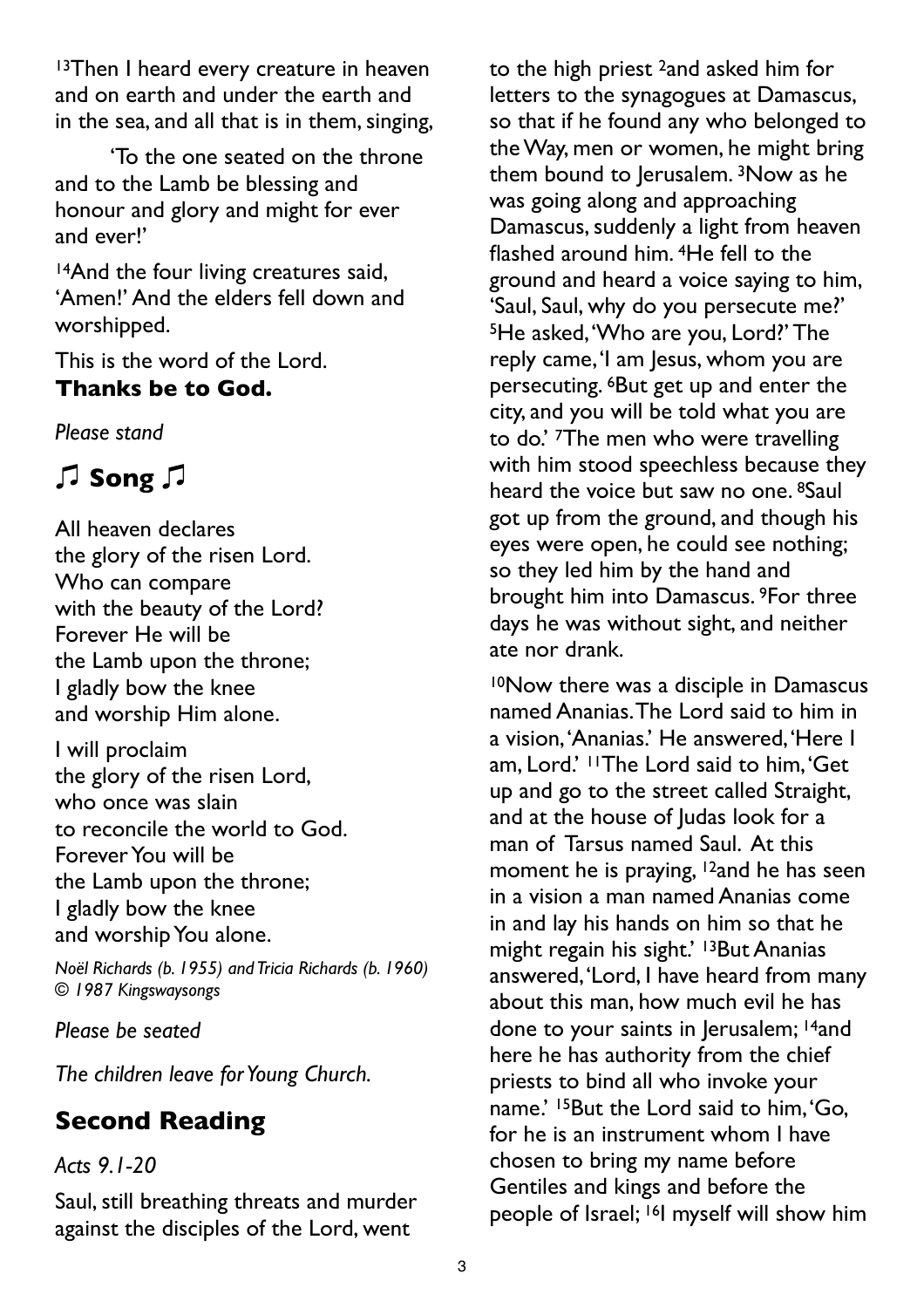how much he must suffer for the sake of my name.' 17So Ananias went and entered the house. He laid his hands on Saul and said, 'Brother Saul, the Lord Jesus, who appeared to you on your way here, has sent me so that you may regain your sight and be filled with the Holy Spirit.' <sup>18</sup>And immediately something like scales fell from his eyes, and his sight was restored. Then he got up and was baptized, <sup>19</sup>and after taking some food, he regained his strength. For several days he was with the disciples in Damascus, <sup>20</sup>and immediately he began to proclaim Jesus in the synagogues, saying, 'He is the Son of God.'

This is the word of the Lord.

## **Thanks be to God.**

Let us stand to greet the Gospel of Christ.

# **The Gospel**

Alleluia, alleluia alleluia. **Alleluia, alleluia, alleluia.** 

Jesus said, 'All who see the Son and believe in him may have eternal life; and I will raise them up on the last day.'

## **Alleluia, alleluia, alleluia.**

The Lord be with you **and also with you.**

Hear the Gospel of our Lord Jesus Christ according to John.

## **Glory to you, O Lord.**

### *John 21.1-19*

Jesus showed himself again to the disciples by the Sea of Tiberias; and he showed himself in this way. 2Gathered there together were Simon Peter, Thomas called the Twin, Nathanael of Cana in Galilee, the sons of Zebedee, and two others of his disciples.<sup>3</sup>Simon Peter said to them, 'I am going fishing.'

They said to him, 'We will go with you.' They went out and got into the boat, but that night they caught nothing.

4Just after daybreak, Jesus stood on the beach; but the disciples did not know that it was  $|e$ sus. <sup>5</sup> $|e$ sus said to them, 'Children, you have no fish, have you?' They answered him, 'No.' 6He said to them, 'Cast the net to the right side of the boat, and you will find some.' So they cast it, and now they were not able to haul it in because there were so many fish. <sup>7</sup>That disciple whom Jesus loved said to Peter, 'It is the Lord!' When Simon Peter heard that it was the Lord, he put on some clothes, for he was naked, and jumped into the lake. 8But the other disciples came in the boat, dragging the net full of fish, for they were not far from the land, only about a hundred yards off.

9When they had gone ashore, they saw a charcoal fire there, with fish on it, and bread. <sup>10</sup>Jesus said to them, 'Bring some of the fish that you have just caught.' 11So Simon Peter went aboard and hauled the net ashore, full of large fish, a hundred and fifty-three of them; and though there were so many, the net was not torn. <sup>12</sup> lesus said to them, 'Come and have breakfast.' Now none of the disciples dared to ask him, 'Who are you?' because they knew it was the Lord. <sup>13</sup> lesus came and took the bread and gave it to them, and did the same with the fish. <sup>14</sup>This was now the third time that lesus appeared to the disciples after he was raised from the dead.

15When they had finished breakfast, Jesus said to Simon Peter, 'Simon son of John, do you love me more than these?' He said to him, 'Yes, Lord; you know that I love you.' Jesus said to him, 'Feed my lambs.' 16A second time he said to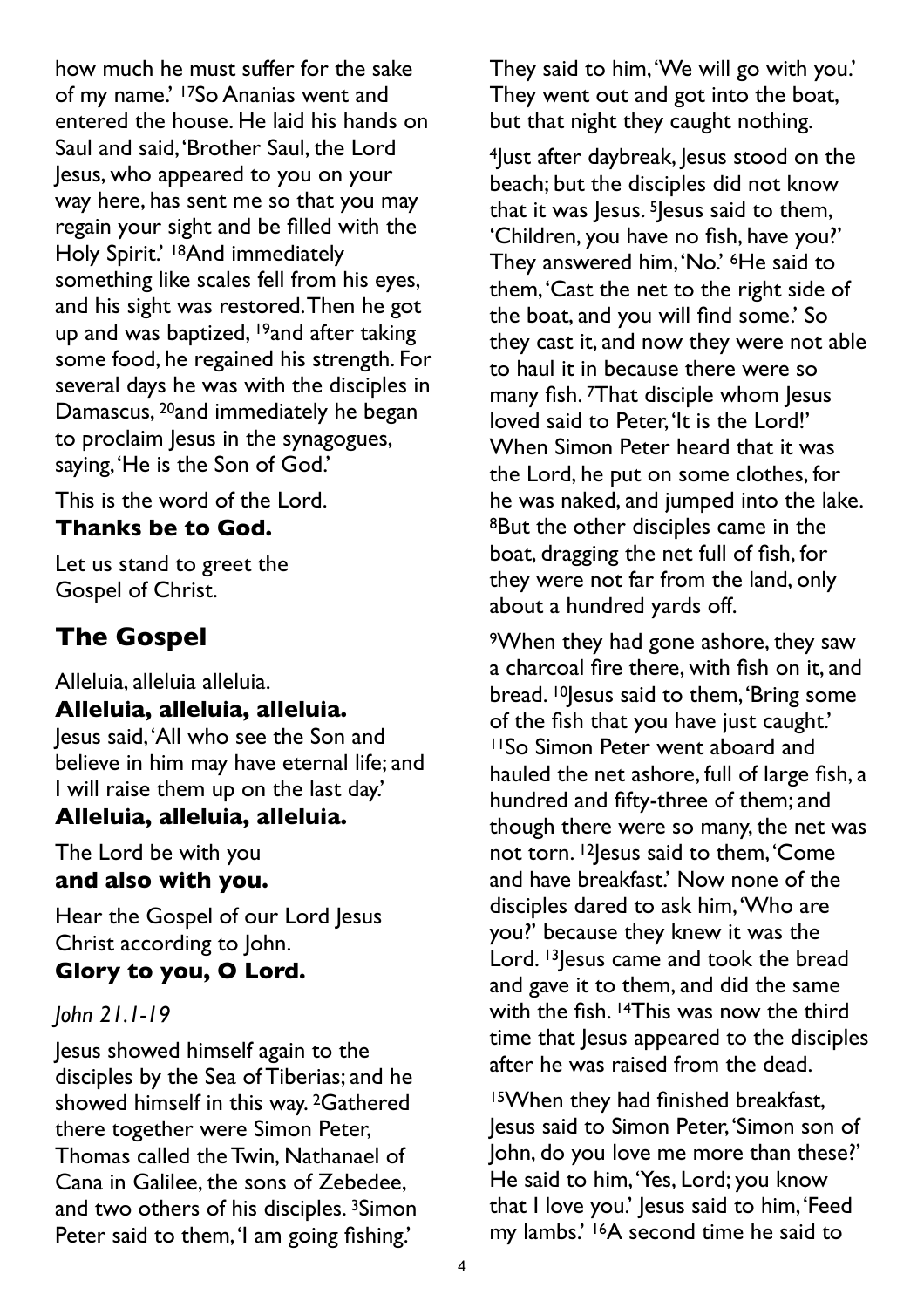him, 'Simon son of John, do you love me?' He said to him, 'Yes, Lord; you know that I love you.' Jesus said to him, 'Tend my sheep.' 17He said to him the third time, 'Simon son of John, do you love me?' Peter felt hurt because he said to him the third time, 'Do you love me?' And he said to him, 'Lord, you know everything; you know that I love you.' Jesus said to him, 'Feed my sheep. 18Very truly, I tell you, when you were younger, you used to fasten your own belt and go wherever you wished. But when you grow old, you will stretch out your hands, and someone else will fasten a belt around you and take you where you do not wish to go.' <sup>19</sup>He said this to indicate the kind of death by which he would glorify God. After this he said to him, 'Follow me.'

This is the Gospel of the Lord. **Praise to you, O Christ.**

*Please be seated* 

# **The Sermon**

Let us stand to declare our faith in the resurrection of our Lord Jesus Christ.

# **The Creed**

**Christ died for our sins in accordance with the Scriptures; he was buried; he was raised to life on the third day in accordance with the Scriptures; afterwards he appeared to his followers, and to all the apostles: this we have received, and this we believe. Amen.**

## *Please be seated*

# **Prayers of Intercession**

In joy and hope let us pray to the Father.

May our risen Saviour fill us with the joy of his glorious and life-giving resurrection… we pray to the Father.

## **Hear our prayer.**

May isolated and persecuted churches find fresh strength in the good news of Easter…

we pray to the Father.

## **Hear our prayer.**

May God grant us humility to be subject to one another in Christian love… we pray to the Father.

## **Hear our prayer.**

May you strengthen your people to provide for those who lack food, work or shelter…

we pray to the Father.

## **Hear our prayer.**

May you guide those in positions of power so that war and famine may cease through all the world… we pray to the Father.

### **Hear our prayer.**

May you reveal the light of your presence to the sick, the weak and the dying, to heal, comfort and strengthen them…

we pray to the Father.

### **Hear our prayer.**

According to your promises, may all who have died in the faith of the death and resurrection of Christ be raised to life on the last day… we pray to the Father. **Hear our prayer.**

#### 5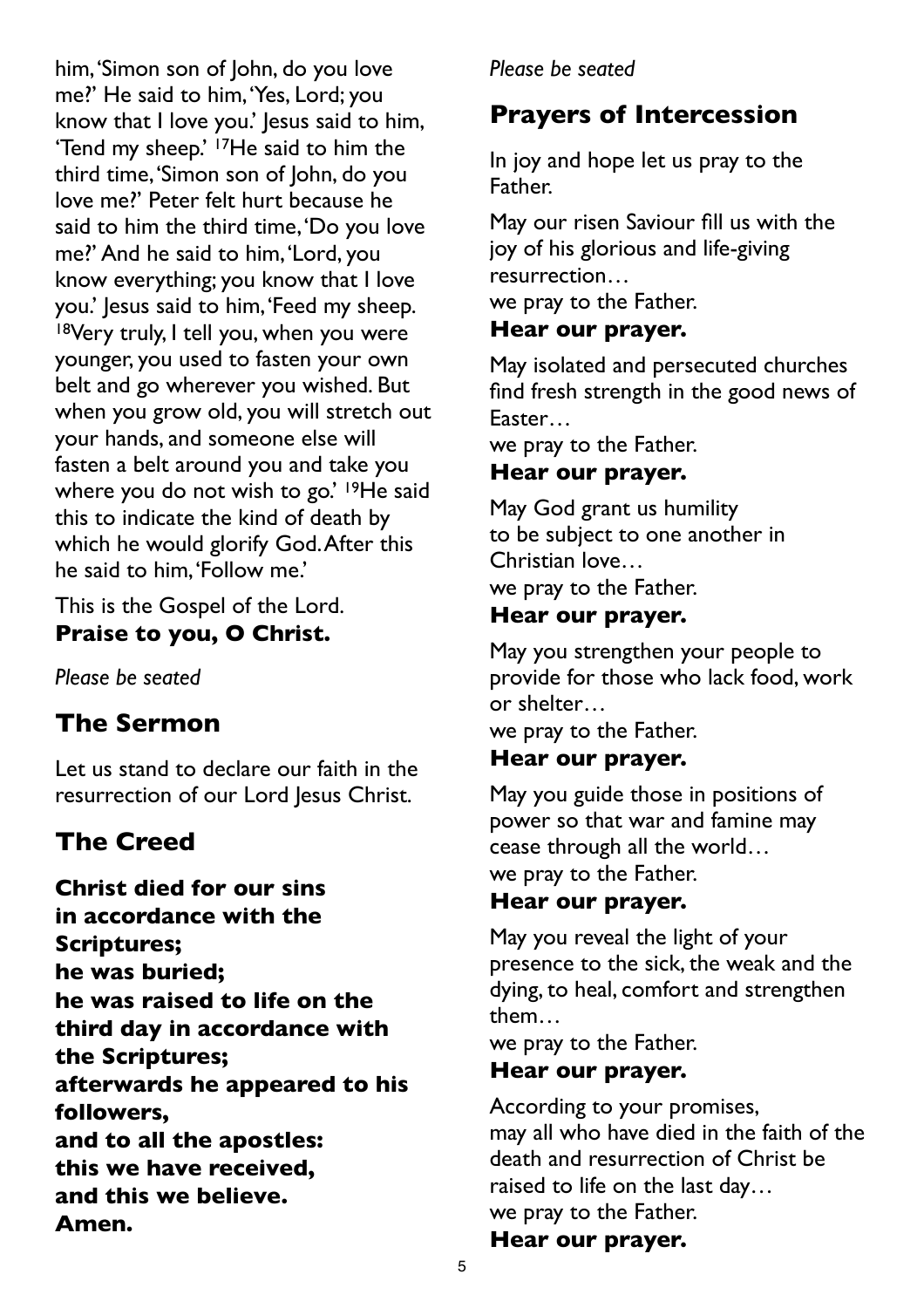May you send the fire of the Holy Spirit upon your people, so that we may bear faithful witness to his resurrection, we pray to the Father.

## **Hear our prayer.**

Heavenly Father,

**you have delivered us from the power of darkness and brought us into the kingdom of your Son: grant that, as his death has recalled us to life, so his continual presence in us may raise us to eternal joy; through Christ our Lord. Amen.**

# **¶ The Liturgy of the Sacrament**

*Please stand* 

# **The Peace**

The risen Christ came and stood among his disciples and said, 'Peace be with you.' Then were they glad when they saw the Lord. Alleluia.

*cf John 20.19*

The peace of the Lord be always with you

## **and also with you.**

Let us offer one another a sign of God's peace.

# 㽈 **Hymn** 㽈

Light's glittering morn bedecks the sky; heaven thunders forth its victor cry: *Alleluia, alleluia.*

the glad earth shouts her triumph high, and groaning hell makes wild reply.

*Alleluia, alleluia, alleluia, alleluia, alleluia.*

That Eastertide with joy was bright, the sun shone out with fairer light, when, to their longing eyes restored, the glad apostles saw their Lord:

He bade them see His hands, His side, where yet the glorious wounds abide; the tokens true which made it plain their Lord indeed was risen again:

Jesu, the King of gentleness, do Thou Thyself our hearts possess, that we may give Thee all our days the tribute of our grateful praise:

All praise be Thine, O risen Lord, from death to endless life restored; all praise to God the Father be and Holy Ghost eternally:

*John Mason Neale (1818-1866) based on Aurora lucis rutilat, (Latin, 4th century)*

**Yours, Lord, is the greatness, the power, the glory, the splendour, and the majesty; for everything in heaven and on earth is yours. All things come from you, and of your own do we give you.**

# **The Eucharistic Prayer (B)**

The Lord be with you **and also with you.**

Lift up your hearts. **We lift them to the Lord.**

Let us give thanks to the Lord our God. **It is right to give thanks and praise.**

It is indeed right, our duty and our joy, always and everywhere to give you thanks, almighty and eternal Father, and in these days of Easter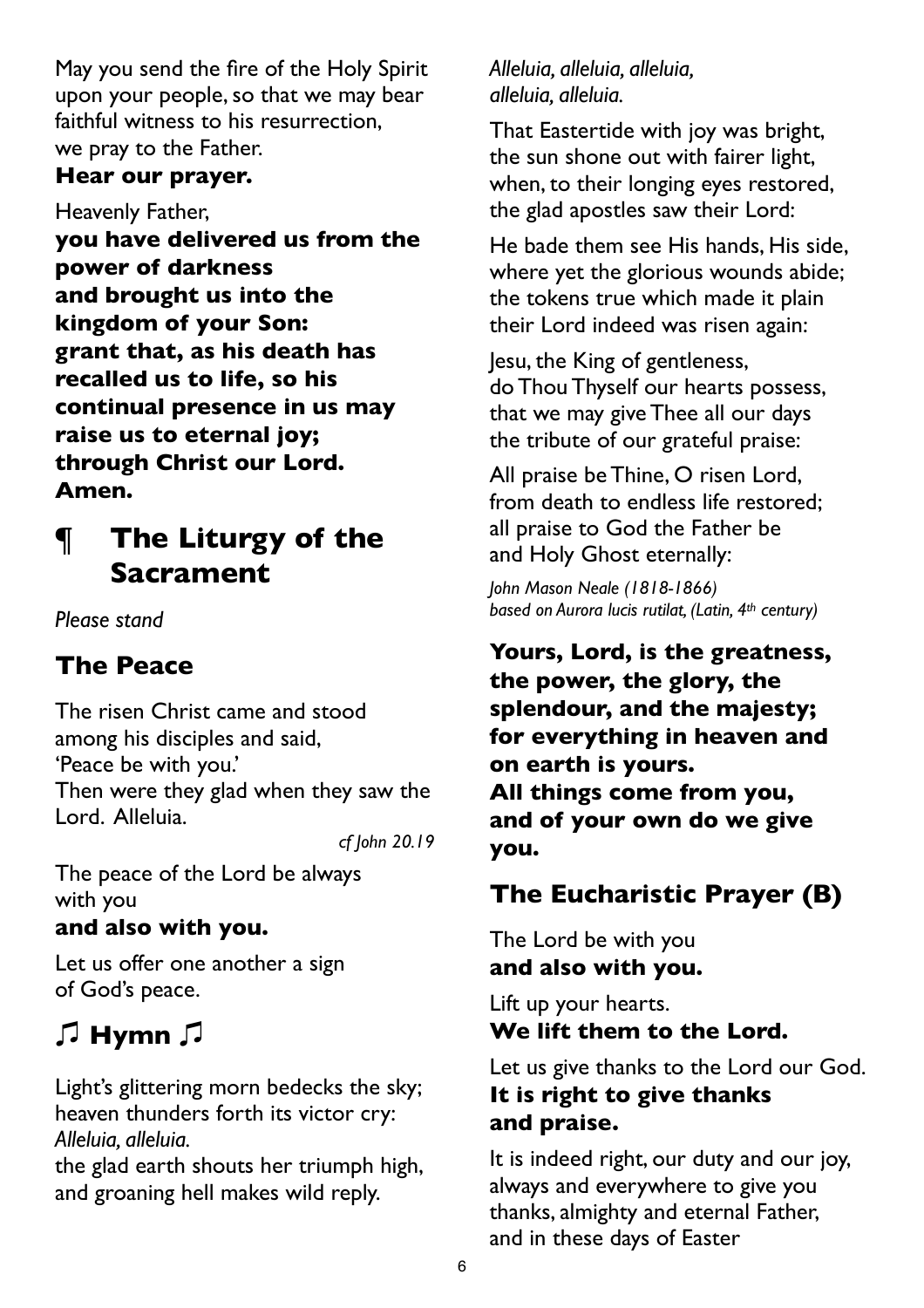to celebrate with joyful hearts the memory of your wonderful works. For by the mystery of his passion Jesus Christ, your risen Son, has conquered the powers of death and hell and restored in men, women and children the image of your glory. He has placed them once more in paradise and opened to them the gate of life eternal.

And so, in the joy of this Passover, earth and heaven resound with gladness while angels and archangels and the powers of all creation sing for ever the hymn of your glory:

**Holy, holy, holy Lord, God of power and might, heaven and earth are full of your glory. Hosanna in the highest. Blessed is he who comes in the name of the Lord. Hosanna in the highest.**

Lord, you are holy indeed, the source of all holiness; grant that by the power of your Holy Spirit, and according to your holy will, these gifts of bread and wine may be to us the body and blood of our Lord Jesus Christ;

who, in the same night that he was betrayed, took bread and gave you thanks;

he broke it and gave it to his disciples, saying:

Take, eat; this is my body which is given for you;

do this in remembrance of me.

In the same way, after supper he took the cup and gave you thanks; he gave it to them, saying: Drink this, all of you;

this is my blood of the new covenant, which is shed for you and for many for the forgiveness of sins. Do this, as often as you drink it, in remembrance of me.

Christ is the bread of life:

## **When we eat this bread and drink this cup, we proclaim your death, Lord Jesus, until you come in glory.**

And so, Father, calling to mind his death on the cross,

his perfect sacrifice made once for the sins of the whole world;

rejoicing in his mighty resurrection and glorious ascension,

and looking for his coming in glory, we celebrate this memorial of our redemption.

As we offer you this our sacrifice of praise and thanksgiving,

we bring before you this bread and this cup

and we thank you for counting us worthy to stand in your presence and serve you.

Send the Holy Spirit on your people and gather into one in your kingdom all who share this one bread and one cup, so that we, in the company of all the saints, may praise and glorify you for ever, through Jesus Christ our Lord;

**by whom, and with whom, and in whom, in the unity of the Holy Spirit, all honour and glory be yours, almighty Father, for ever and ever. Amen.**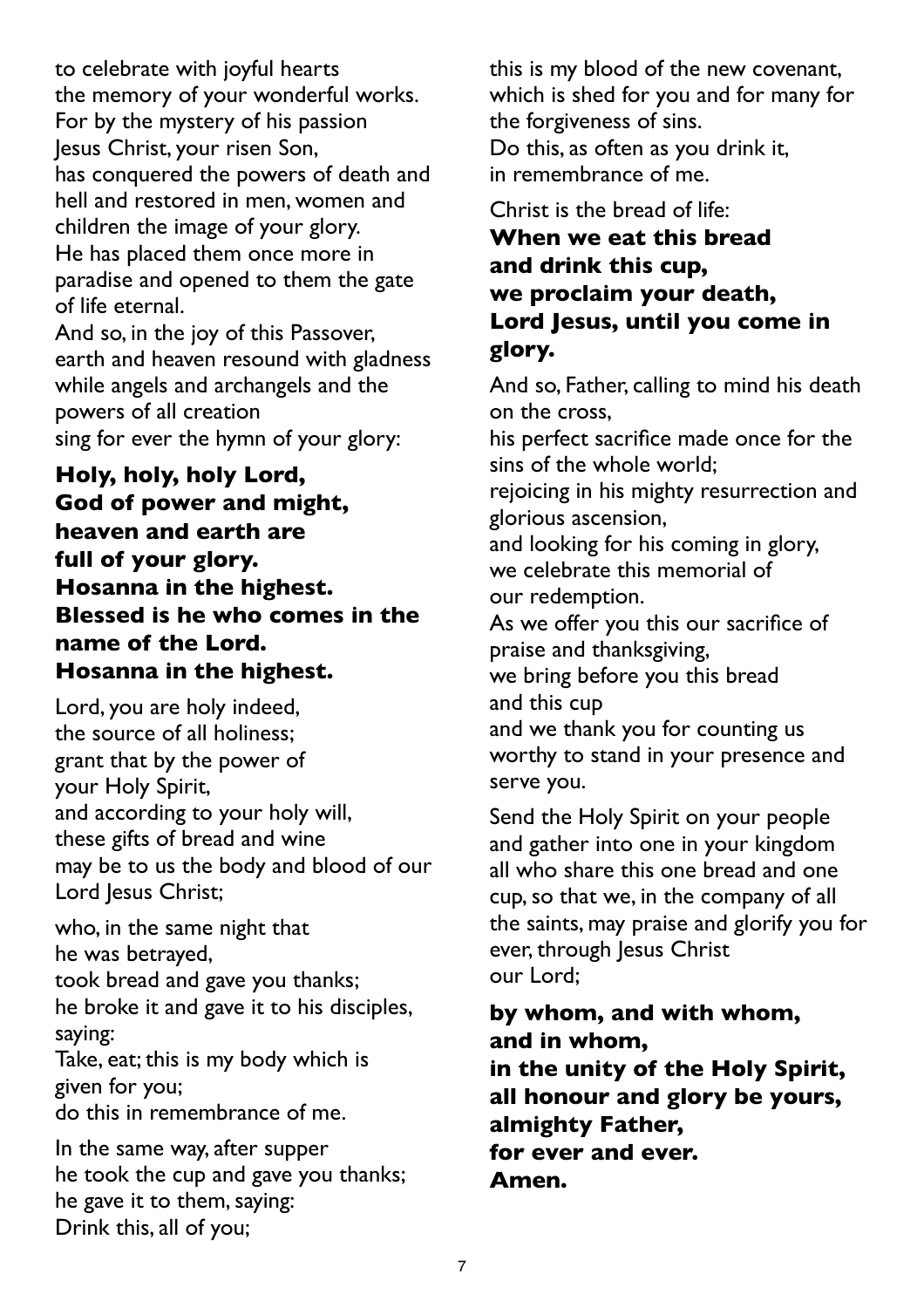*As the children return from Young Church we sing*

# 㽈 **Chant** 㽈

Halle, halle, hallelujah! Halle, halle, hallelujah! Halle, halle, hallelujah! Hallelujah, hallelujah!

*Traditional*

# **The Lord's Prayer**

Rejoicing in God's new creation, as our Saviour taught us, so we pray:

**Our Father in heaven, hallowed be your name, your kingdom come, your will be done, on earth as in heaven. Give us today our daily bread. Forgive us our sins as we forgive those who sin against us. Lead us not into temptation but deliver us from evil. For the kingdom, the power, and the glory are yours now and for ever. Amen.** 

# **Breaking of the Bread**

Every time we eat this bread and drink this cup, **we proclaim the Lord's death until he comes.**

# **Agnus Dei**

**Jesus, Lamb of God, have mercy on us.**

**Jesus, bearer of our sins, have mercy on us.**

**Jesus, redeemer of the world, give us your peace.**

# **Invitation to Communion**

Alleluia. Christ our passover is sacrificed for us. **Therefore let us keep the feast. Alleluia.**

**Most merciful Lord, your love compels us to come in. Our hands were unclean, our hearts were unprepared; we were not fit even to eat the crumbs from under your table. But you, Lord, are the God of our salvation, and share your bread with sinners. So cleanse and feed us with the precious body and blood of your Son, that he may live in us and we in him; and that we, with the whole company of Christ, may sit and eat in your kingdom. Amen.**

*Communicant members of any Christian Church are invited to receive Holy Communion. If you wish to receive a blessing please bow your head.*

# 㽈 **Anthem** 㽈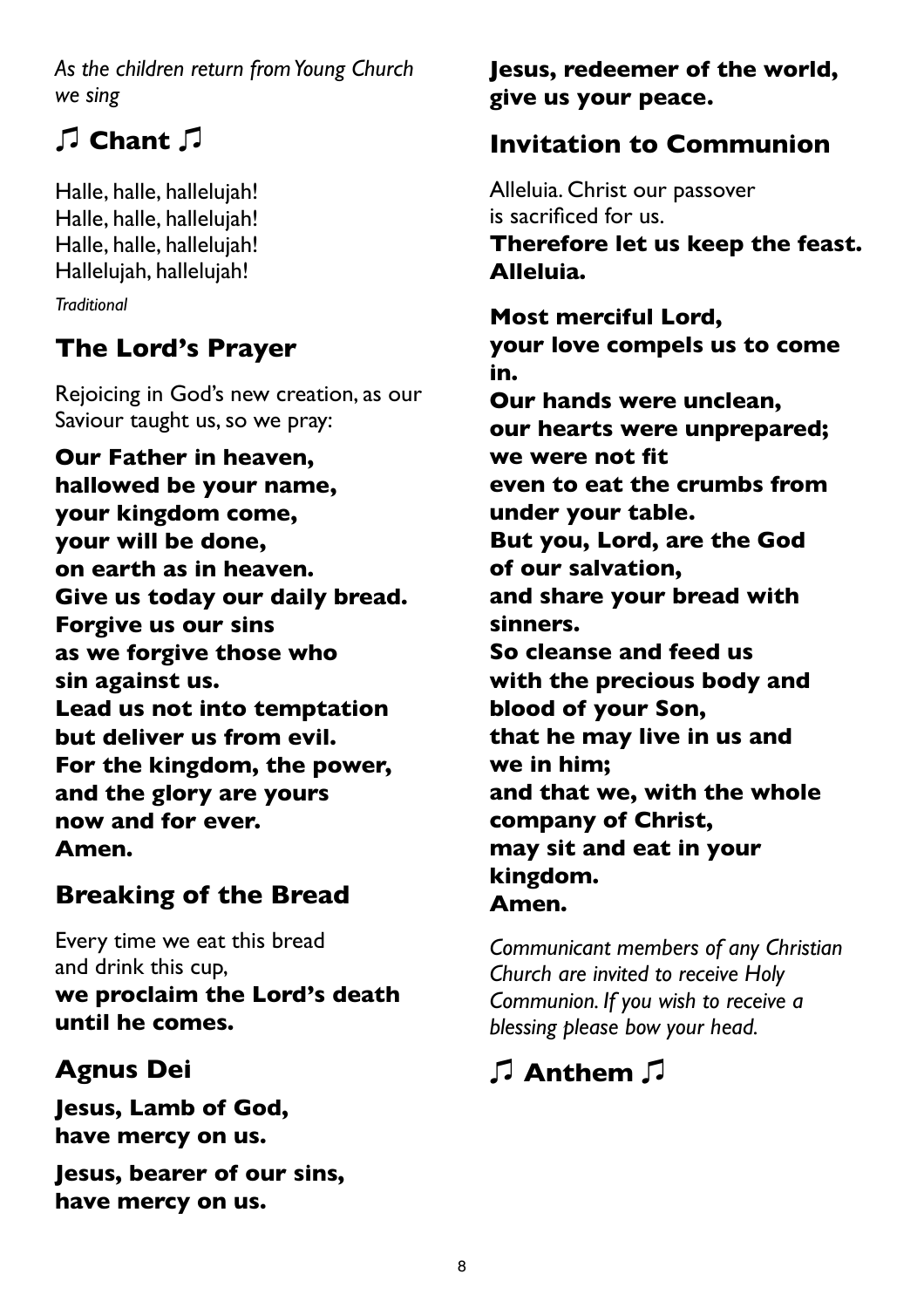# 㽈 **Hymn** 㽈

This joyful Eastertide, away with sin and sorrow. My Love, the Crucified, hath sprung to life this morrow:

*Had Christ, that once was slain, ne'er burst His three-day prison, our faith had been in vain: but now hath Christ arisen, arisen, arisen, arisen.*

My flesh in hope shall rest, and for a season slumber: till trump from east to west shall wake the dead in number:

Death's flood hath lost its chill, since Jesus crossed the river: Lover of souls, from ill my passing soul deliver:

*George Ratcliffe Woodward (1848-1934)*

# **Prayer after Communion**

*Silence is kept.*

Living God, your Son made himself known to his disciples in the breaking of bread: open the eyes of our faith, that we may see him in all his redeeming work; who is alive and reigns, now and for ever.

## **Amen.**

## **Almighty God,**

**we thank you for feeding us with the body and blood of your Son Jesus Christ. Through him we offer you our souls and bodies to be a living sacrifice. Send us out in the power of your Spirit to live and work**

## **to your praise and glory. Amen.**

# **Notices**

# 㽈 **Hymn** 㽈

Ye choirs of new Jerusalem, your sweetest notes employ, the Paschal victory to hymn in strains of holy joy.

How Judah's Lion burst His chains, and crushed the serpent's head; and brought with Him, from death's domains,

the long-imprisoned dead.

From hell's devouring jaws the prey alone our Leader bore; His ransomed hosts pursue their way where He hath gone before.

Triumphant in His glory now His sceptre ruleth all; earth, heaven and hell before Him bow, and at His footstool fall.

While joyful thus His praise we sing, His mercy we implore, into His palace bright to bring and keep us evermore.

All glory to the Father be, all glory to the Son, all glory, Holy Ghost, to Thee, while endless ages run. Alleluia! Amen.

*St Fulbert of Chartres (d.1028) trans. Robert Campbell (1814-1868)*